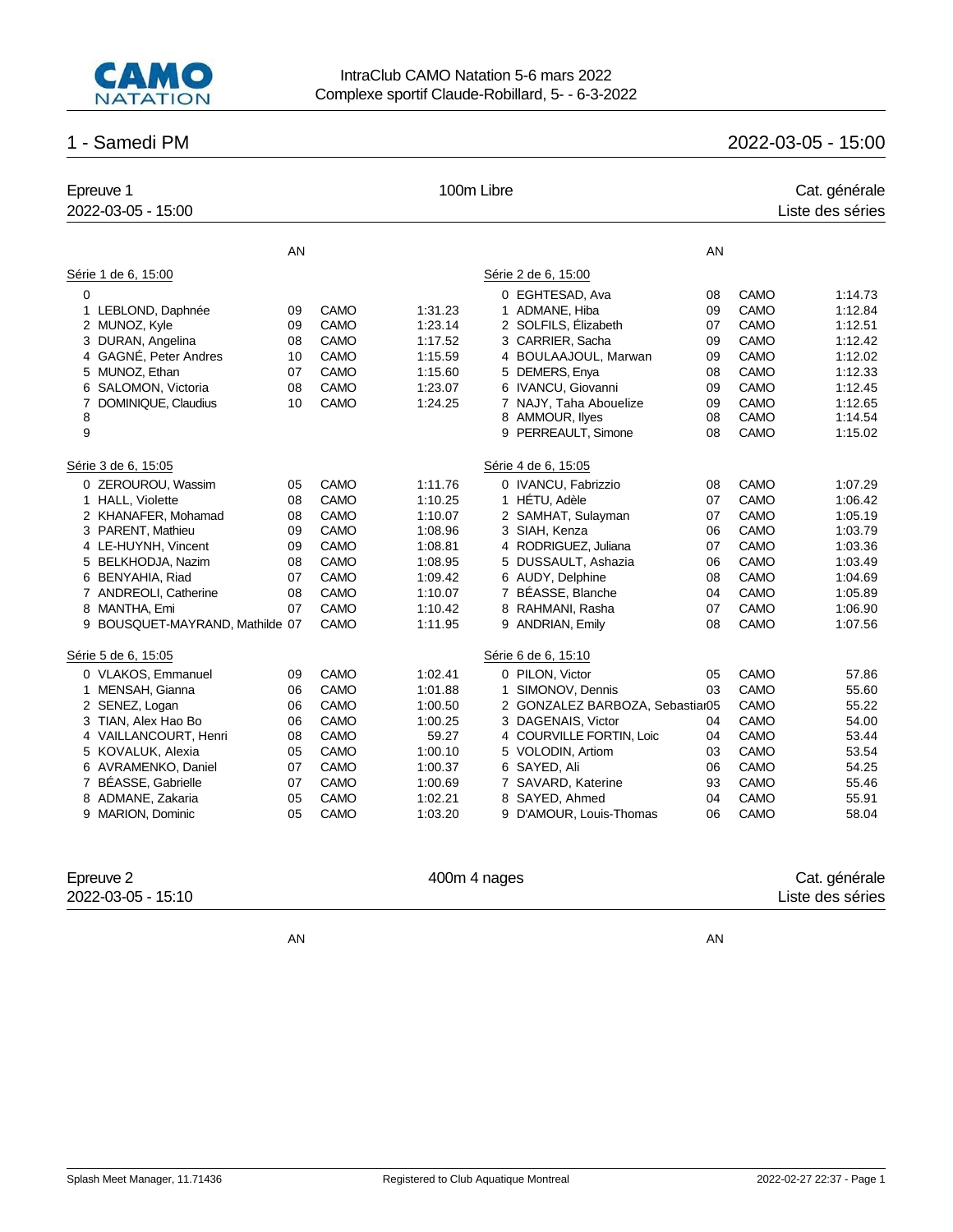

# Epreuve 2, 400m 4 nages

Série 1 de 1, 15:10

| 0                       |    |      |         |
|-------------------------|----|------|---------|
| 1 ELBLIDI, Abderrahmane | 07 | CAMO | 6:40.31 |
| 2 LE-HUYNH, Alexis      | 07 | CAMO | 6:06.92 |
| 3 KHANAFER, Mohamad     | 08 | CAMO | 5:56.59 |
| 4 GONZALEZ, Daniella    | 09 | CAMO | 5:45.00 |
| 5 SHPANIN, Georgy       | 09 | CAMO | 5:48.85 |
| 6 DJELLOUT, Ramy Mhand  | 09 | CAMO | 6:00.32 |
| 7 VEILLEUX. Liam K      | 07 | CAMO | 6:30.24 |
| 8                       |    |      |         |

| Epreuve 3<br>2022-03-05 - 15:20                                  |                |                             | 100m Brasse                   |                                                              | Cat. générale<br>Liste des séries |                      |                               |
|------------------------------------------------------------------|----------------|-----------------------------|-------------------------------|--------------------------------------------------------------|-----------------------------------|----------------------|-------------------------------|
|                                                                  | AN             |                             |                               |                                                              | AN                                |                      |                               |
| Série 1 de 2, 15:20                                              |                |                             |                               | Série 2 de 2, 15:20                                          |                                   |                      |                               |
| 0<br>MIRELES-TROTIGNON, Clara<br>2 BÉLANGER, Raphaelle           | 08<br>10       | CAMO<br><b>CAMO</b>         | 1:51.86<br>1:48.65            | 0 DOMINIQUE, Claudius<br>BÉASSE, Blanche<br>2 HAMADA, Yamen  | 10<br>04<br>07                    | CAMO<br>CAMO<br>CAMO | 1:37.23<br>1:21.94<br>1:16.11 |
| 3 POULIN, Etienne<br>4 GAGNÉ, Peter Andres<br>5 DUROCHER, Calixa | 10<br>10<br>08 | <b>CAMO</b><br>CAMO<br>CAMO | 1:42.56<br>1:39.28<br>1:39.65 | 3 VAILLANCOURT, Henri<br>4 SAYED, Ali<br>5 SENEZ, Logan      | 08<br>06<br>06                    | CAMO<br>CAMO<br>CAMO | 1:14.44<br>1:09.64<br>1:13.76 |
| 6 MERAIHI, Sara-Laadra<br>7 O'DOHERTY, Charles<br>8              | 10<br>10       | <b>CAMO</b><br>CAMO         | 1:46.84<br>1:49.29            | 6 DUFFY, Edouard<br>7 LAPIERRE, Justine<br>8 SERRES, Camille | 05<br>07<br>08                    | CAMO<br>CAMO<br>CAMO | 1:14.65<br>1:17.93<br>1:26.31 |
| 9                                                                |                |                             |                               | 9 CORTEZ, Matthew                                            | 09                                | CAMO                 | 1:38.26                       |

9 CORTEZ, Matthew 09 CAMO 1:38.26

| Epreuve 4<br>2022-03-05 - 15:30 | 50 <sub>m</sub> Dos<br>nageurs départ coté sud |      |       |                          |    |      | Cat. générale<br>Liste des séries |  |
|---------------------------------|------------------------------------------------|------|-------|--------------------------|----|------|-----------------------------------|--|
|                                 | AN                                             |      |       |                          | AN |      |                                   |  |
| Série 1 de 2, 15:25             |                                                |      |       | Série 2 de 2, 15:25      |    |      |                                   |  |
| 0                               |                                                |      |       | 0 WALTER, Maelie         | 08 | CAMO | 36.48                             |  |
|                                 |                                                |      |       | 1 HALL, Francoise        | 05 | CAMO | 34.41                             |  |
| 2 ANDRIAN, Emily                | 08                                             | CAMO | 39.00 | 2 ADMANE, Zakaria        | 05 | CAMO | 33.78                             |  |
| 3 DJELLOUT, Ramy Mhand          | 09                                             | CAMO | 37.47 | 3 CREVIER, Megane        | 05 | CAMO | 33.21                             |  |
| 4 BÉASSE, Blanche               | 04                                             | CAMO | 36.79 | 4 COURVILLE FORTIN, Loic | 04 | CAMO | 26.92                             |  |
| 5 HÉTU, Adèle                   | 07                                             | CAMO | 36.94 | 5 SAYED, Ahmed           | 04 | CAMO | 29.22                             |  |
| 6 AUDY, Delphine                | 08                                             | CAMO | 37.60 | 6 DEMERS, Enya           | 08 | CAMO | 33.61                             |  |
| 7 ELBLIDI, Abderrahmane         | 07                                             | CAMO | 49.55 | 7 BROUSSEAU, Charlotte   | 07 | CAMO | 34.25                             |  |
| 8                               |                                                |      |       | 8 BÉASSE, Gabrielle      | 07 | CAMO | 34.91                             |  |
| 9                               |                                                |      |       | 9 LE-HUYNH, Vincent      | 09 | CAMO | 36.63                             |  |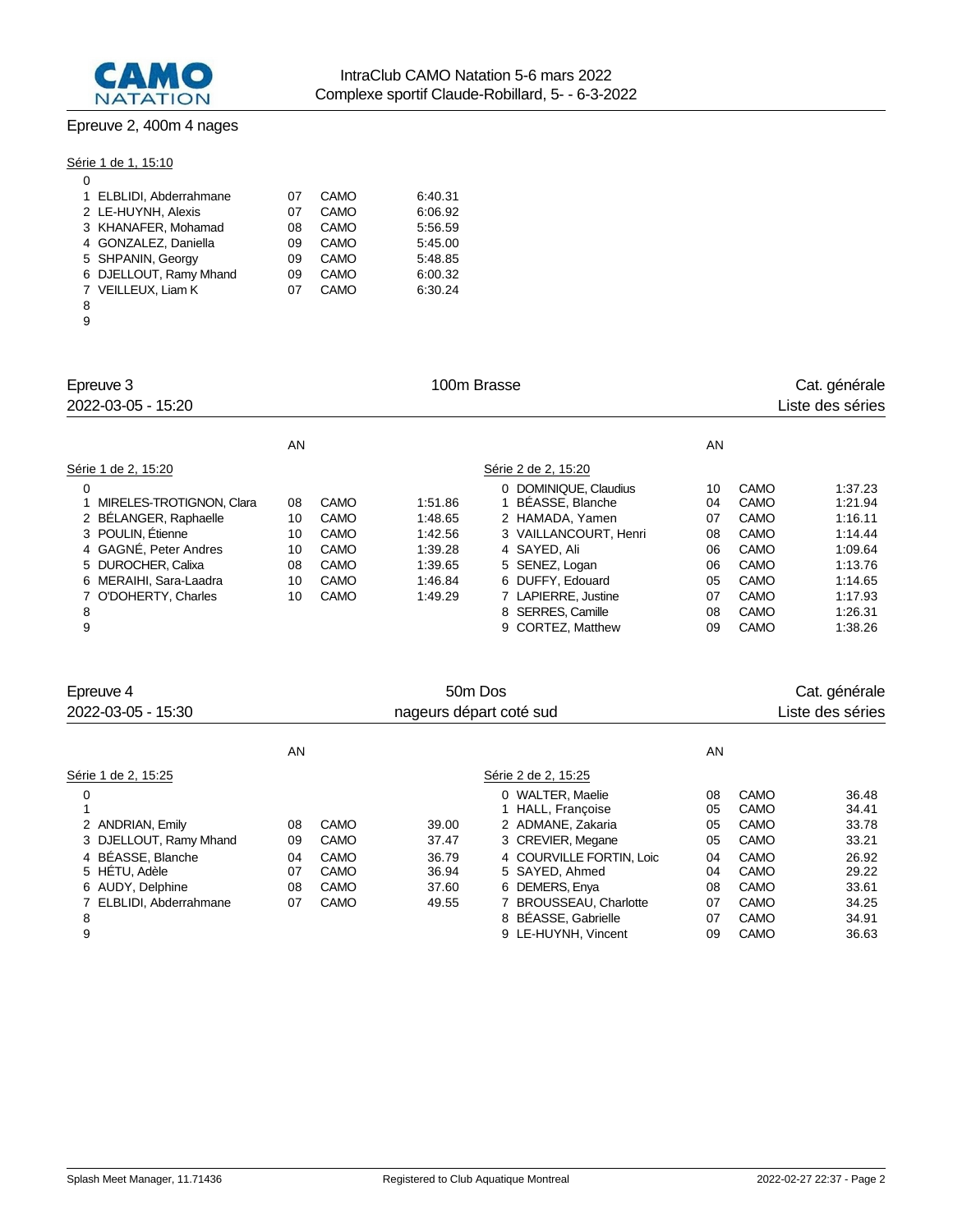

### IntraClub CAMO Natation 5-6 mars 2022 Complexe sportif Claude-Robillard, 5- - 6-3-2022

| Epreuve 5<br>2022-03-05 - 15:30                  |          |              |                    | 400m Libre                                |          |              | Cat. générale<br>Liste des séries |
|--------------------------------------------------|----------|--------------|--------------------|-------------------------------------------|----------|--------------|-----------------------------------|
|                                                  | AN       |              |                    |                                           |          |              |                                   |
|                                                  |          |              |                    |                                           | AN       |              |                                   |
| Série 1 de 5, 15:25<br>0                         |          |              |                    | Série 2 de 5, 15:35<br>0 LEBLOND, Daphnée | 09       | CAMO         | 6:24.52                           |
| $\mathbf{1}$                                     |          |              |                    | 1 SALOMON, Victoria                       | 08       | <b>CAMO</b>  | 6:07.08                           |
| $\overline{2}$                                   |          |              |                    | 2 MUNOZ, Kyle                             | 09       | CAMO         | 5:52.39                           |
| 3<br>DOMINIQUE, Claudius                         | 10       | CAMO         | 6:30.25            | 3 CARRIER, Sacha                          | 09       | CAMO         | 5:50.21                           |
| 4 POULIN, Étienne                                | 10       | CAMO         | 6:29.65            | 4 DUROCHER, Calixa                        | 08       | CAMO         | 5:39.42                           |
| 5 O'DOHERTY, Charles                             | 10       | CAMO         | 6:29.87            | 5 SOLFILS, Elizabeth                      | 07       | CAMO         | 5:44.74                           |
| 6 MERAIHI, Sara-Laadra                           | 10       | CAMO         | 6:40.15            | 6 PARENT, Mathieu                         | 09       | CAMO         | 5:52.03                           |
| $\overline{7}$                                   |          |              |                    | 7 AMMOUR, llyes                           | 08       | CAMO         | 5:55.40                           |
| 8                                                |          |              |                    | 8 MUNOZ, Ethan                            | 07       | CAMO         | 6:07.16                           |
| 9                                                |          |              |                    | 9 BÉLANGER, Raphaelle                     | 10       | CAMO         | 6:27.54                           |
| Série 3 de 5, 15:40                              |          |              |                    | Série 4 de 5, 15:45                       |          |              |                                   |
| 0 GAGNÉ, Peter Andres                            | 10       | CAMO         | 5:30.92            | 0 LE-HUYNH, Vincent                       | 09       | <b>CAMO</b>  | 5:22.06                           |
| 1 DURAN, Angelina                                | 08       | CAMO         | 5:27.54            | 1 IVANCU, Fabrizzio                       | 08       | CAMO         | 5:15.65                           |
| 2 SERRES, Camille                                | 08       | CAMO         | 5:25.64            | 2 GONZALEZ, Daniella                      | 09       | CAMO         | 5:09.65                           |
| 3 NAJY, Taha Abouelize                           | 09       | CAMO         | 5:25.58            | 3 ZEROUROU, Wassim                        | 05       | CAMO         | 5:03.88                           |
| 4 VLAKOS, Emmanuel                               | 09       | CAMO         | 5:23.78            | 4 LAPIERRE, Justine                       | 07       | CAMO         | 4:58.57                           |
| 5 BENYAHIA, Riad                                 | 07       | CAMO         | 5:24.09            | 5 CRUZ ZUNIGA, lan                        | 06       | CAMO         | 5:02.91                           |
| 6 EGHTESAD, Ava                                  | 08       | CAMO         | 5:25.64            | 6 BOULAAJOUL, Marwan                      | 09       | CAMO         | 5:07.20                           |
| 7 BELKHODJA, Nazim<br>8 MIRELES-TROTIGNON, Clara | 08       | CAMO<br>CAMO | 5:26.75            | 7 IVANCU, Giovanni<br>8 SAMHAT, Sulayman  | 09<br>07 | CAMO         | 5:10.93<br>5:18.12                |
| 9 ADMANE, Hiba                                   | 08<br>09 | CAMO         | 5.29.54<br>5:35.77 | 9 MAGHRAOUI, Rimess                       | 10       | CAMO<br>CAMO | 5:22.77                           |
| Série 5 de 5, 15:50                              |          |              |                    |                                           |          |              |                                   |
| 0 ZINOUBI, Mohamed Taha                          | 07       | CAMO         | 4:55.39            |                                           |          |              |                                   |
| SIAH, Kenza<br>$\mathbf{1}$                      | 06       | CAMO         | 4:46.78            |                                           |          |              |                                   |
| 2 D'AMOUR, Louis-Thomas                          | 06       | <b>CAMO</b>  | 4:34.38            |                                           |          |              |                                   |
| 3 SIMONOV, Dennis                                | 03       | CAMO         | 4:20.29            |                                           |          |              |                                   |
| 4 PELLETIER, Jean-Félix                          | 04       | CAMO         | 4:10.10            |                                           |          |              |                                   |
| 5 FEDDAG, Hocine                                 | 04       | <b>CAMO</b>  | 4:16.00            |                                           |          |              |                                   |
| 6 PILON, Victor                                  | 05       | CAMO         | 4:32.99            |                                           |          |              |                                   |
| 7 BOULAAJOUL, Malik                              | 06       | CAMO         | 4:44.40            |                                           |          |              |                                   |
| 8 CORTEZ, Matthew                                | 09       | CAMO         | 4:55.03            |                                           |          |              |                                   |
| 9 NOUR, Nada                                     | 07       | <b>CAMO</b>  | 4:58.11            |                                           |          |              |                                   |
| Epreuve 6                                        |          |              |                    | 200m Papillon                             |          |              |                                   |
| 2022-03-05 - 16:05                               |          |              |                    |                                           |          |              | Cat. générale<br>Liste des séries |
|                                                  |          |              |                    |                                           |          |              |                                   |
|                                                  | AN       |              |                    |                                           | AN       |              |                                   |
| Série 1 de 2, 16:00                              |          |              |                    | Série 2 de 2, 16:00                       |          |              |                                   |
| 0                                                |          |              |                    | 0 VAILLANCOURT, Henri                     | 08       | CAMO         | 2:50.71                           |
| 1<br>$\mathfrak{p}$                              |          |              |                    | 1 LE-HUYNH, Alexis<br>2 COUSINFAU, Marie  | 07<br>04 | CAMO<br>CAMO | 2:42.35<br>2:33.49                |

 SHPANIN, Georgy 09 CAMO 2:54.38 3 BARBEAU, Simonne 04 CAMO 2:28.38 BOUSQUET-MAYRAND, Mathilde 07 CAMO 2:52.61 4 GONZALEZ BARBOZA, Sebastian05 CAMO 2:09.93

 AVRAMENKO, Daniel 07 CAMO 2:59.60 6 DURAN, Christina 05 CAMO 2:32.02 7 HALL, Violette 08 CAMO 2:35.15 **8 ALAOUI, Rayan 06 CAMO** 2:45.67 9 BOUTIN-GUÉNETTE, Madrid 06 CAMO 2:50.83

2 COUSINEAU, Marie

08 CAMO 2:53.25 5 DAGENAIS, Victor 04 CAMO 2:11.56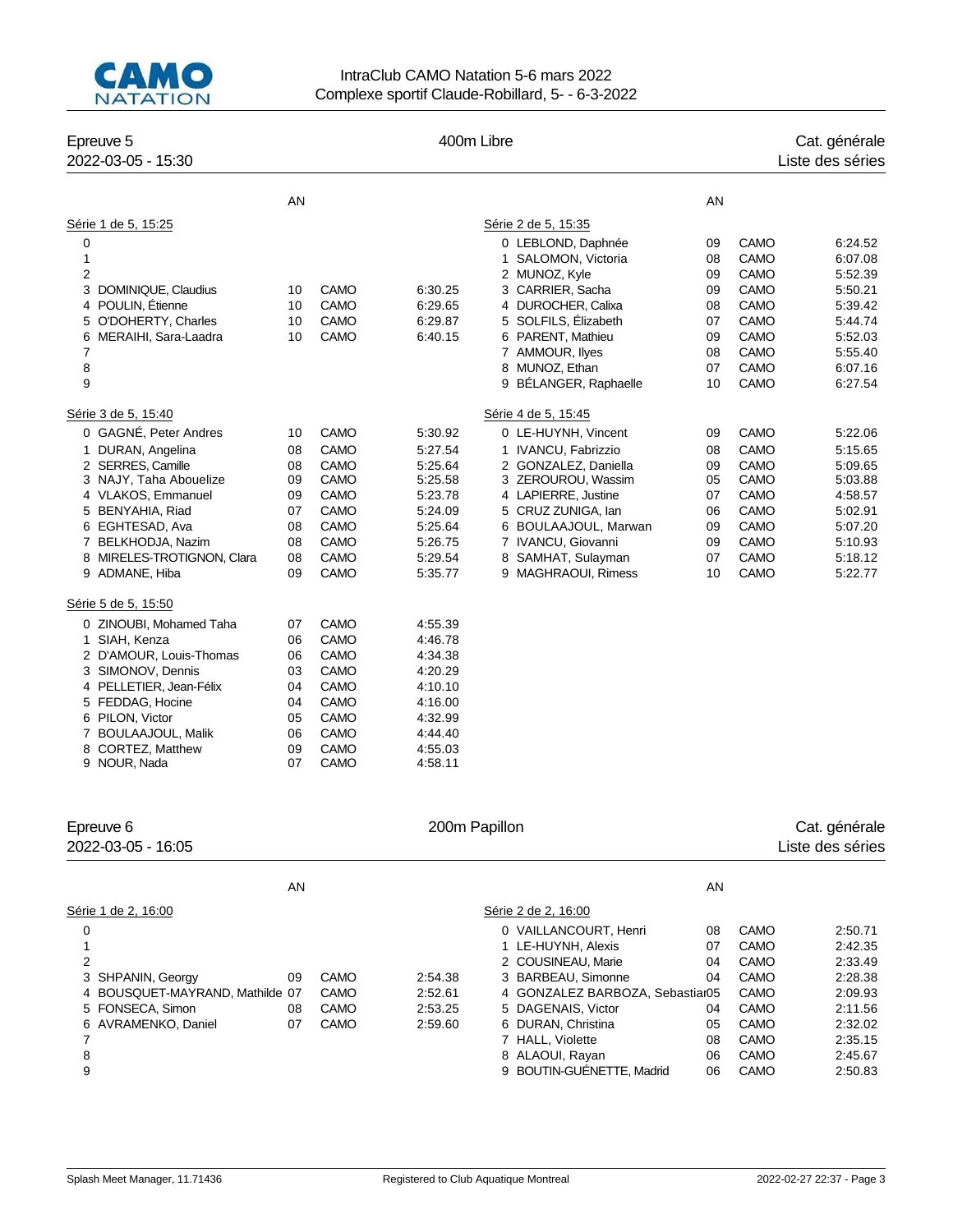

# IntraClub CAMO Natation 5-6 mars 2022 Complexe sportif Claude-Robillard, 5- - 6-3-2022

| Epreuve 7<br>2022-03-05 - 16:10  |    |             | 200m Dos |                               |    |             | Cat. générale<br>Liste des séries |
|----------------------------------|----|-------------|----------|-------------------------------|----|-------------|-----------------------------------|
|                                  | AN |             |          |                               | AN |             |                                   |
| Série 1 de 3, 16:05              |    |             |          | Série 2 de 3, 16:10           |    |             |                                   |
| 0                                |    |             |          | 0 AMMOUR, lives               | 08 | CAMO        | 3:10.23                           |
| 1                                |    |             |          | ADMANE, Hiba                  | 09 | CAMO        | 2:59.30                           |
| MUNOZ, Ethan<br>2                | 07 | CAMO        | 3:34.38  | 2 IVANCU, Fabrizzio           | 08 | CAMO        | 2:53.89                           |
| ELBLIDI, Abderrahmane<br>3       | 07 | CAMO        | 3:30.54  | 3 BOULAAJOUL, Malik           | 06 | <b>CAMO</b> | 2:51.96                           |
| VEILLEUX, Liam K<br>4            | 07 | CAMO        | 3:23.07  | 4 DUFFY, Edouard              | 05 | CAMO        | 2:48.32                           |
| O'DOHERTY, Charles<br>5          | 10 | CAMO        | 3:25.22  | 5 ZINOUBI, Mohamed Taha       | 07 | <b>CAMO</b> | 2:48.48                           |
| NAJY, Taha Abouelize<br>6        | 09 | CAMO        | 3:33.17  | 6 BENYAHIA, Riad              | 07 | CAMO        | 2:52.38                           |
| 7                                |    |             |          | 7 MARION, Dominic             | 05 | <b>CAMO</b> | 2:55.59                           |
| 8                                |    |             |          | MIRELES-TROTIGNON, Clara<br>8 | 08 | <b>CAMO</b> | 3:04.25                           |
| 9                                |    |             |          | CARRIER, Sacha<br>9           | 09 | <b>CAMO</b> | 3:15.64                           |
| Série 3 de 3, 16:15              |    |             |          |                               |    |             |                                   |
| 0 HALL, Françoise                | 05 | CAMO        | 2:43.17  |                               |    |             |                                   |
| BELKHODJA, Nazim                 | 08 | CAMO        | 2:40.81  |                               |    |             |                                   |
| MANTHA. Emi<br>2                 | 07 | CAMO        | 2:39.00  |                               |    |             |                                   |
| <b>BROUSSEAU, Charlotte</b><br>3 | 07 | <b>CAMO</b> | 2:31.34  |                               |    |             |                                   |
| PELLETIER, Jean-Félix<br>4       | 04 | <b>CAMO</b> | 2:10.60  |                               |    |             |                                   |
| HAMADA, Yamen<br>5               | 07 | CAMO        | 2:28.68  |                               |    |             |                                   |
| RODRIGUEZ, Juliana<br>6          | 07 | CAMO        | 2:38.07  |                               |    |             |                                   |
| DUSSAULT, Ashazia<br>7           | 06 | CAMO        | 2:39.25  |                               |    |             |                                   |
| BOULAAJOUL, Marwan<br>8          | 09 | <b>CAMO</b> | 2:42.83  |                               |    |             |                                   |
| CRUZ ZUNIGA, Ian<br>9            | 06 | CAMO        | 2:44.25  |                               |    |             |                                   |

| Epreuve 8                                                                                                                                                                    |                                              | 50m Papillon                                                               |                                                                      |                                                                                                                                                                                                                               |                                                          |                                                                              | Cat. générale                                                                          |
|------------------------------------------------------------------------------------------------------------------------------------------------------------------------------|----------------------------------------------|----------------------------------------------------------------------------|----------------------------------------------------------------------|-------------------------------------------------------------------------------------------------------------------------------------------------------------------------------------------------------------------------------|----------------------------------------------------------|------------------------------------------------------------------------------|----------------------------------------------------------------------------------------|
| 2022-03-05 - 16:25                                                                                                                                                           |                                              | nageurs départ coté sud                                                    |                                                                      |                                                                                                                                                                                                                               |                                                          |                                                                              |                                                                                        |
|                                                                                                                                                                              | AN                                           |                                                                            |                                                                      |                                                                                                                                                                                                                               | AN                                                       |                                                                              |                                                                                        |
| Série 1 de 4, 16:15                                                                                                                                                          |                                              |                                                                            |                                                                      | Série 2 de 4, 16:20                                                                                                                                                                                                           |                                                          |                                                                              |                                                                                        |
| 0<br>MUNOZ, Kyle<br>2 MERAIHI, Sara-Laadra<br>VEILLEUX, Liam K<br>3<br>4 POULIN, Etienne<br>SALOMON, Victoria<br>LEBLOND, Daphnée<br>6<br>BÉLANGER, Raphaelle<br>8<br>9      | 09<br>10<br>07<br>10<br>08<br>09<br>10       | CAMO<br>CAMO<br>CAMO<br>CAMO<br>CAMO<br>CAMO<br>CAMO                       | 50.70<br>45.22<br>43.64<br>39.05<br>39.58<br>43.64<br>47.74          | 0 SOLFILS, Élizabeth<br>1 AUDY, Delphine<br>2 RAHMANI, Rasha<br>3 DURAN, Angelina<br>4 BOUTIN-GUENETTE, Madrid<br>5 LE-HUYNH, Alexis<br>6 WALTER, Maelie<br>7 SERRES, Camille<br>EGHTESAD, Ava<br>8<br>MAGHRAOUI, Rimess<br>9 | 07<br>08<br>07<br>08<br>06<br>07<br>08<br>08<br>08<br>10 | CAMO<br>CAMO<br>CAMO<br>CAMO<br>CAMO<br>CAMO<br>CAMO<br>CAMO<br>CAMO<br>CAMO | 37.49<br>37.00<br>35.37<br>34.31<br>34.06<br>34.18<br>35.23<br>36.42<br>37.39<br>38.78 |
| Série 3 de 4, 16:20                                                                                                                                                          |                                              |                                                                            |                                                                      | Série 4 de 4, 16:20                                                                                                                                                                                                           |                                                          |                                                                              |                                                                                        |
| 0 TIAN, Alex Hao Bo<br>ADMANE, Zakaria<br>2 AVRAMENKO, Daniel<br>KOVALUK, Alexia<br>4 RODRIGUEZ, Juliana<br>5 VLAKOS, Emmanuel<br>DURAN, Christina<br>6<br>KHANAFER, Mohamad | 06<br>05<br>07<br>05<br>07<br>09<br>05<br>08 | CAMO<br>CAMO<br>CAMO<br>CAMO<br><b>CAMO</b><br>CAMO<br><b>CAMO</b><br>CAMO | 33.37<br>32.70<br>32.22<br>31.75<br>31.63<br>31.64<br>32.13<br>32.49 | 0 ALAOUI, Rayan<br>1 HALL, Violette<br>2 DAGENAIS, Victor<br>3 SAVARD, Katerine<br>4 SAYED, Ali<br>5 SAYED, Ahmed<br>6 SENEZ, Logan<br>7 BÉASSE, Gabrielle                                                                    | 06<br>08<br>04<br>93<br>06<br>04<br>06<br>07             | CAMO<br>CAMO<br>CAMO<br>CAMO<br>CAMO<br>CAMO<br>CAMO<br>CAMO                 | 31.40<br>30.70<br>29.89<br>26.55<br>26.40<br>26.49<br>27.78<br>30.07                   |
| <b>ANDRIAN, Emily</b><br>ZINOUBI, Mohamed Taha<br>9                                                                                                                          | 08<br>07                                     | CAMO<br>CAMO                                                               | 33.26<br>33.48                                                       | 8 MENSAH, Gianna<br>9 CREVIER, Megane                                                                                                                                                                                         | 06<br>05                                                 | CAMO<br>CAMO                                                                 | 30.88<br>31.57                                                                         |